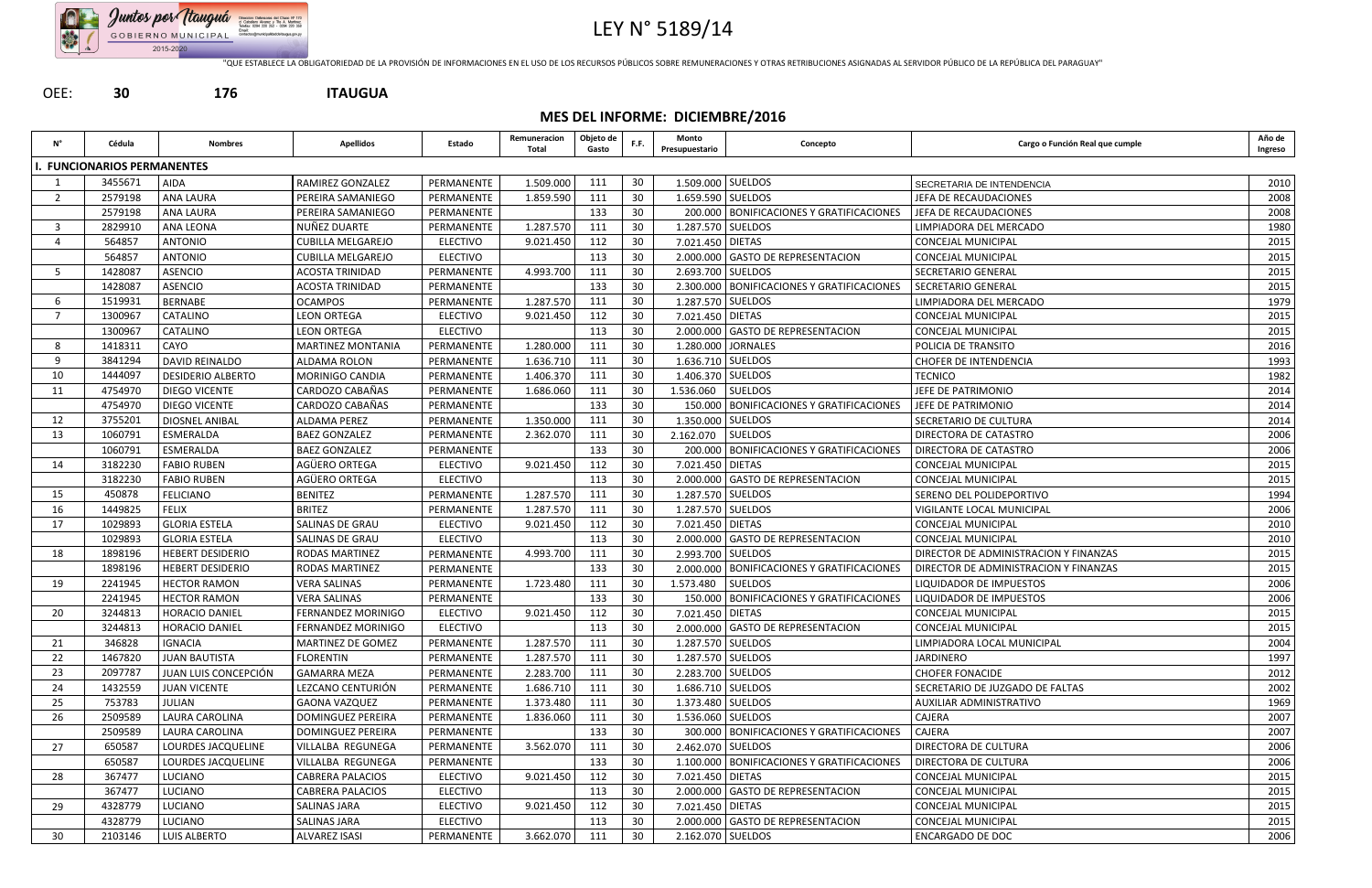|                | 2103146                        | <b>LUIS ALBERTO</b>     | <b>ALVAREZ ISASI</b>       | PERMANENTE        |             | 133 | 30              |                   | 1.500.000 BONIFICACIONES Y GRATIFICACIONES | <b>ENCARGADO DE DOC</b>                             | 2006 |
|----------------|--------------------------------|-------------------------|----------------------------|-------------------|-------------|-----|-----------------|-------------------|--------------------------------------------|-----------------------------------------------------|------|
| 31             | 1551213                        | LUIS GONZAGA            | <b>TORRES ALFONSO</b>      | PERMANENTE        | 2.162.070   | 111 | 30              |                   | 2.162.070 SUELDOS                          | <b>AUXILIAR DE TRANSITO</b>                         | 2007 |
| 32             | 3718511                        | <b>MARIO GUSTAVO</b>    | ORTIZ BOGARIN              | <b>ELECTIVO</b>   | 9.021.450   | 112 | 30              | 7.021.450 DIETAS  |                                            | CONCEJAL MUNICIPAL                                  | 2015 |
|                | 3718511                        | <b>MARIO GUSTAVO</b>    | ORTIZ BOGARIN              | <b>ELECTIVO</b>   |             | 113 | 30              |                   | 2.000.000 GASTO DE REPRESENTACION          | CONCEJAL MUNICIPAL                                  | 2015 |
| 33             | 1769540                        | MIGUEL ANGEL            | MEZA ACOSTA                | <b>ELECTIVO</b>   | 12.751.100  | 112 | 30              | 5.183.100 DIETAS  |                                            | INTENDENTE MUNICIPAL 2015/2020                      | 2015 |
|                | 1769540                        | MIGUEL ANGEL            | MEZA ACOSTA                | <b>ELECTIVO</b>   |             | 133 | 30              |                   | 4.000.000 BONIFICACIONES Y GRATIFICACIONES | INTENDENTE MUNICIPAL 2015/2020                      | 2015 |
|                | 1769540                        | MIGUEL ANGEL            | MEZA ACOSTA                | <b>ELECTIVO</b>   |             | 113 | 30              |                   | 3.568.000 GASTO DE REPRESENTACION          | INTENDENTE MUNICIPAL 2015/2020                      | 2015 |
| 34             | 1291426                        | MIRIAN VIOLETA          | SALINAS SOSA               | <b>ELECTIVO</b>   | 9.021.450   | 112 | 30              | 7.021.450 DIETAS  |                                            | <b>CONCEJAL MUNICIPAL</b>                           | 2010 |
|                | 1291426                        | MIRIAN VIOLETA          | <b>SALINAS SOSA</b>        | <b>ELECTIVO</b>   |             | 113 | 30              |                   | 2.000.000 GASTO DE REPRESENTACION          | <b>CONCEJAL MUNICIPAL</b>                           | 2010 |
| 35             | 6616571                        | MIRNA ELIZABETH         | RODAS ALCARAZ              | PERMANENTE        | 1.400.370   | 111 | 30              | 1.400.370         | <b>SUELDOS</b>                             | SECRETARIA DE DIRECCION DE SALUBRIDAD E HIGIENE     | 2014 |
| 36             | 5401266                        | <b>NOELIA TERESITA</b>  | SANTACRUZ BOGARIN          | PERMANENTE        | 1.390.000   | 111 | 30              | 1.390.000         | <b>SUELDOS</b>                             | SECRETARIA DE LA DIRECCION DE RECURSOS HUMANOS      | 2014 |
| 37             | 3994625                        | NORMA BEATRIZ           | NUÑEZ SALDIVAR             | PERMANENTE        | 1.500.000   | 111 | 30              | 1.500.000         | <b>SUELDOS</b>                             | SECRETARIA DE DIRECCION DE SALUBRIDAD E HIGIENE     | 2016 |
| 38             | 1738363                        | ODULIO                  | OJEDA GIMENEZ              | PERMANENTE        | 1.087.570   | 111 | 30              | 1.087.570 SUELDOS |                                            | SERENO DEPARTAMENTO OPERATIVO DE TRANSITO           | 2007 |
| 39             | 1527261                        | <b>OSCAR ESTANISLAO</b> | <b>GONZALEZ VERA</b>       | PERMANENTE        | 2.896.070   | 111 | 30              |                   | 2.396.070 SUELDOS                          | JEFE DE CATASTRO                                    | 1997 |
|                | 1527261                        | <b>OSCAR ESTANISLAO</b> | <b>GONZALEZ VERA</b>       | PERMANENTE        |             | 133 | 30              |                   | 500.000 BONIFICACIONES Y GRATIFICACIONES   | JEFE DE CATASTRO                                    | 1997 |
| 40             | 1261454                        | <b>RAMON</b>            | CARDOZO CAMPUZANO          | <b>ELECTIVO</b>   | 9.021.450   | 112 | 30              | 7.021.450 DIETAS  |                                            | CONCEJAL MUNICIPAL                                  | 2010 |
|                | 1261454                        | RAMON                   | CARDOZO CAMPUZANO          | <b>ELECTIVO</b>   |             | 113 | 30              |                   | 2.000.000 GASTO DE REPRESENTACION          | CONCEJAL MUNICIPAL                                  | 2010 |
| 41             | 1111724                        | <b>RAMONA</b>           | DURE CABAÑAS               | PERMANENTE        | 2.162.070   | 111 | 30              |                   | 2.162.070 SUELDOS                          | ASESORA DIRECCION DE DIRECCION DE RECURSOS HUMANOS  | 2002 |
| 42             | 461643                         | RICARDO                 | RIVEROS GUERRERO           | PERMANENTE        | 3.193.700   | 111 | 30              |                   | 2.693.700 SUELDOS                          | INSPECTOR DE LA DIRECCION DE RECAUDACIONES          | 2006 |
|                | 461643                         | RICARDO                 | RIVEROS GUERRERO           | PERMANENTE        |             | 133 | 30              |                   | 500.000   BONIFICACIONES Y GRATIFICACIONES | INSPECTOR DE LA DIRECCION DE RECAUDACIONES          | 2006 |
| 43             | 1988591                        | ROLANDO DAVID           | <b>GIMENEZ ESCURRA</b>     | PERMANENTE        | 2.261.960   | 111 | 30              | 2.261.960         | <b>SUELDOS</b>                             | JUEZA DE FALTAS                                     | 2016 |
| 44             | 3545086                        | <b>RUBEN ANTONIO</b>    | MORINIGO ORREGO            | PERMANENTE        | 2.512.070   | 111 | 30              |                   | 2.162.070 SUELDOS                          | SECRETARIO GENERAL JUNTA MUNICIPAL                  | 2003 |
|                | 3545086                        | <b>RUBEN ANTONIO</b>    | MORINIGO ORREGO            | PERMANENTE        |             | 133 | 30              |                   | 350.000   BONIFICACIONES Y GRATIFICACIONES | SECRETARIO GENERAL JUNTA MUNICIPAL                  | 2003 |
| 45             | 3335705                        | <b>RUTH NATALIA</b>     | RIVEROS RIQUELME           | PERMANENTE        | 1.659.000   | 111 | 30              |                   | 1.659.000 SUELDOS                          | AUXILIAR ADMINISTRATIVO DE LA JUNTA MUNICIPAL       | 2010 |
| 46             | 4171300                        | SANDRA ELIZABETH        | CABAÑAS GALEANO            | PERMANENTE        | 1.287.570   | 111 | 30              |                   | 1.287.570 SUELDOS                          | AUXILIAR DE DIRECCIÓN DE TRANSITO                   | 2008 |
| 47             | 1990586                        | <b>TOMAS</b>            | <b>RUIZ ROA</b>            | PERMANENTE        | 1.337.570   | 111 | 30              |                   | 1.337.570 SUELDOS                          | INSPECTOR DE MATADERÍA                              | 2007 |
| 48             | 1092187                        | TOMAS ANTONIO           | MORINIGO GUERRERO          | <b>ELECTIVO</b>   | 9.021.450   | 112 | 30              | 7.021.450 DIETAS  |                                            | CONCEJAL MUNICIPAL                                  | 2015 |
|                | 1092187                        | <b>TOMAS ANTONIO</b>    | MORINIGO GUERRERO          | <b>ELECTIVO</b>   |             | 113 | 30              |                   | 2.000.000 GASTO DE REPRESENTACION          | CONCEJAL MUNICIPAL                                  | 2015 |
| 49             | 1450866                        | <b>VICTORINO</b>        | ORTEGA                     | PERMANENTE        | 1.287.570   | 111 | 30              |                   | 1.287.570 SUELDOS                          | ENCARGADO DE DEPOSITO                               | 1997 |
| 50             | 876164                         | <b>WILFRIDO</b>         | DELGADO ROMERO             | <b>ELECTIVO</b>   | 9.021.450   | 112 | 30              | 7.021.450 DIETAS  |                                            | CONCEJAL MUNICIPAL                                  | 2010 |
|                | 876164                         | <b>WILFRIDO</b>         | DELGADO ROMERO             | <b>ELECTIVO</b>   |             | 113 | 30              |                   | 2.000.000 GASTO DE REPRESENTACION          | CONCEJAL MUNICIPAL                                  | 2010 |
| 51             | 2918459                        | <b>WILMA</b>            | ACUÑA MIRANDA              | PERMANENTE        | 2.816.110   | 111 | 30              |                   | 2.016.110 SUELDOS                          | <b>TESORERA</b>                                     | 2007 |
|                | 2918459                        | <b>WILMA</b>            | ACUÑA MIRANDA              | PERMANENTE        |             | 133 | 30              |                   | 800.000   BONIFICACIONES Y GRATIFICACIONES | <b>TESORERA</b>                                     | 2007 |
|                |                                |                         |                            |                   | 196.892.390 |     |                 | 196.892.390       |                                            |                                                     |      |
|                | <b>II. PERSONAL CONTRATADO</b> |                         |                            |                   |             |     |                 |                   |                                            |                                                     |      |
|                | 329539                         | <b>ADELA ELFIRIA</b>    | <b>BARBOTE NAVARRO</b>     | CONTRATADO        | 1.080.000   | 144 | 30              |                   | 1.080.000 JORNALES                         | ENCARGADA DE LIMPIADORAS DE LA INSTITUCION          | 2006 |
| $\overline{2}$ | 2374148                        | <b>ALCIDES</b>          | CARDOZO                    | CONTRATADO        | 1.190.000   | 144 | 30 <sup>°</sup> |                   | 1.190.000 JORNALES                         | <b>ENCARGADO DE COMISIONES VECINALES</b>            | 2006 |
| 3              | 6377875                        | ALDO                    | ACOSTA VEGA                | CONTRATADO        | 1.500.000   | 144 | 30              |                   | 1.500.000 JORNALES                         | <b>CHOFER DE CAMION VOLQUETE</b>                    | 2015 |
| 4              | 4752112                        | ALDO ISAAC              | RODRIGUEZ ORTIZ            | CONTRATADO        | 1.180.000   | 144 | 30              |                   | 1.180.000 JORNALES                         | PERSONAL DE LA CUARILLA MUNICIPAL                   | 2016 |
| 5              | 1125750                        | ALFREDO                 | <b>MEDINA LOPEZ</b>        | CONTRATADO        | 4.300.000   | 145 | 30              |                   | 4.300.000   HONORARIOS PROFESIONALES       | <b>ASESOR EXTERNO</b>                               | 2016 |
| 6              | 809095                         | AMADO                   | CARDOZO CAMPUZANO          | CONTRATADO        | 1.380.000   | 144 | 30              |                   | 1.380.000 JORNALES                         | PERSONAL DE LA CUARILLA MUNICIPAL                   | 2006 |
|                | 1175896                        | AMADO                   | <b>FERNANDEZ SANABRIA</b>  | CONTRATADO        | 1.160.000   | 144 | 30              |                   | 1.160.000 JORNALES                         | NOTIFICADOR DE DIRCCIÓN DE SALUBRIDAD E HIGIENE     | 2001 |
| 9              | 7368308                        | <b>ANALIA NOEMI</b>     | <b>FERREIRA AGUILERA</b>   | CONTRATADO        | 800.000     | 144 | 30              |                   | 800.000 JORNALES                           | GUIA MUSEO PARROQUIAL VIRGEN DEL ROSARIO            | 2016 |
| 10             | 1396710                        | ANDRES                  | MANCUELLO                  | <b>CONTRATADO</b> | 1.350.000   | 144 | 30              |                   | 1.350.000 JORNALES                         | <b>ELECTRICISTA</b>                                 | 2006 |
| 11             | 1035413                        | <b>ANDRES ABELINO</b>   | CASTILLO                   | CONTRATADO        | 2.000.000   | 144 | 30              |                   | 2.000.000 JORNALES                         | CHOFER RETROEXCAVADORA                              | 2008 |
|                |                                |                         |                            |                   |             |     |                 |                   |                                            | PROFESORA DEL CENTRO COMUNITARIO DEL ARTE DE ALDAMA |      |
| 12             | 3711339                        | <b>ANDRES SABINO</b>    | ZORRILLA GAMARRA           | CONTRATADO        | 350.000     | 144 | 30              |                   | 350.000 JORNALES                           | CAÑADA                                              | 2014 |
| 13             | 4845025                        | <b>ANGEL RAMON</b>      | <b>RIVEROS</b>             | <b>CONTRATADO</b> | 1.180.000   | 144 | 30 <sup>°</sup> |                   | 1.180.000 JORNALES                         | POLICIA DE TRANSITO                                 | 2016 |
| 14             | 1046801                        | <b>ANTONIO</b>          | <b>ESTIGARRIBIA OVELAR</b> | CONTRATADO        | 2.400.000   | 145 | 30              |                   | 2.400.000   HONORARIOS PROFESIONALES       | DIRECTOR DE RECURSOS HUMANOS                        | 2014 |
| 15             | 1425163                        | <b>ANTONIO DEMETRIO</b> | AGUILAR                    | <b>CONTRATADO</b> | 2.500.000   | 144 | 30              |                   | 2.500.000 JORNALES                         | ENCARGADO DE MANTENIMIENTO VIAL                     | 2015 |
| 16             | 1995142                        | ANUNCIO                 | <b>FERREIRA SALINAS</b>    | <b>CONTRATADO</b> | 1.500.000   | 144 | 30              |                   | 1.500.000 JORNALES                         | <b>ENCARGADO DEL CEMENTERIO</b>                     | 2006 |
| 17             | 2547295                        | ARMINDA                 | <b>ACOSTA RIVEROS</b>      | CONTRATADO        | 1.380.000   | 144 | 30              |                   | 1.380.000 JORNALES                         | PERSONAL DE LA CUARILLA MUNICIPAL                   | 2012 |
| 18             | 3019326                        | <b>ARNALDO CRISTINO</b> | DIAZ BOBADILLA             | <b>CONTRATADO</b> | 1.180.000   | 144 | 30              |                   | 1.180.000 JORNALES                         | POLICIA DE TRANSITO                                 | 2015 |
| 19             | 5307180                        | ARTURO                  | <b>SANABRIA TORRES</b>     | CONTRATADO        | 1.200.000   | 144 | 30              |                   | 1.200.000 JORNALES                         | NOTIFICADOR DE RECAUDACIONES                        | 2012 |
| 20             | 2093968                        | <b>ATANASIO</b>         | <b>GONZALEZ RUIZ DIAZ</b>  | CONTRATADO        | 1.200.000   | 144 | 30              |                   | 1.200.000 JORNALES                         | VIGILANTE DEL CENTRO CULTURAL                       | 2006 |
| 21             | 1630337                        | AURELIA                 | LOPEZ                      | CONTRATADO        | 1.380.000   | 144 | 30              |                   | 1.380.000 JORNALES                         | PERSONAL DE LA CUARILLA MUNICIPAL                   | 2008 |
|                |                                |                         |                            |                   |             |     |                 |                   |                                            |                                                     |      |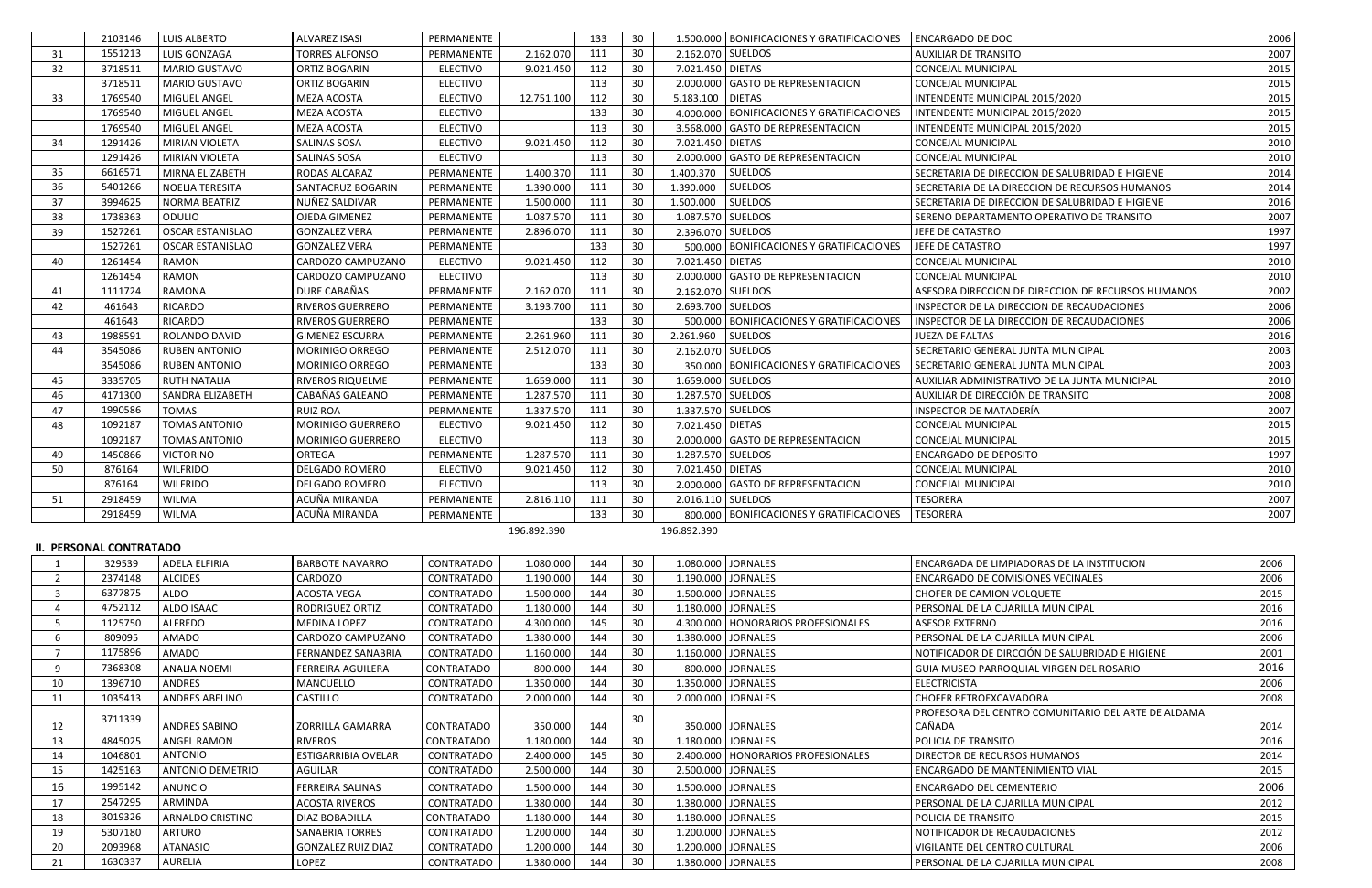| 22       | 2166986            | <b>BERNARDINO</b>                           | <b>CANDIA</b>                         | CONTRATADO                      | 1.380.000              | 144        | 30       | 1.380.000 JORNALES                       | PERSONAL DE LA CUARILLA MUNICIPAL                                                                                      | 2001         |
|----------|--------------------|---------------------------------------------|---------------------------------------|---------------------------------|------------------------|------------|----------|------------------------------------------|------------------------------------------------------------------------------------------------------------------------|--------------|
| 23       | 2387158            | BERNARDINO                                  | <b>OJEDA</b>                          | <b>CONTRATADO</b>               | 1.240.000              | 144        | 30       | 1.240.000<br><b>JORNALES</b>             | INSPECTOR DE MATADERÍA                                                                                                 | 2001         |
| 24       | 3426496            | <b>BLANCA CELINA</b>                        | <b>FLEITAS DE GAONA</b>               | CONTRATADO                      |                        | 144        | 30       | <b>JORNALES</b>                          | COCINERA ESCUELA CONCEPCION LEYES DE CHAVEZ                                                                            | 2014         |
| 25       | 4672918            | <b>BLANCA JUSTINA</b>                       | LOPEZ DE SANTACRUZ                    | CONTRATADO                      | 2.000.000              | 144        | 30       | 2.000.000 JORNALES                       | ENCARGADA DE LA SECRETARIA DE LA MUJER                                                                                 | 2016         |
| 26       | 5784480            | <b>BLAS HERMINIO</b>                        | CARDOZO AMARILLA                      | <b>CONTRATADO</b>               | 1.600.000              | 144        | 30       | 1.600.000 JORNALES                       | AUXILIAR DIRECCION DE ADMINISTRACION                                                                                   | 2013         |
| 27       | 5379991            | <b>BRUNA YGNACIA</b>                        | VEGA                                  | CONTRATADO                      | 350.000                | 144        | 30       | 350.000 JORNALES                         | PROFESOR DEL CENTRO COMUNITARIO DE CONAVI III                                                                          | 2010         |
| 28       | 2217811            | CARLOS                                      | <b>ALFONSO CACERES</b>                | CONTRATADO                      | 1.380.000              | 144        | 30       | 1.380.000<br><b>JORNALES</b>             | PERSONAL DE LA CUARILLA MUNICIPAL                                                                                      | 2010         |
| 29       | 1810981            | <b>CARLOS ALBERTO</b>                       | <b>ESPINOLA</b>                       | CONTRATADO                      | 1.460.000              | 144        | 30       | 1.460.000 JORNALES                       | SERENO MERCADO MUNICIPAL                                                                                               | 2006         |
| 30       | 4947780            | <b>CARLOS AUGUSTO</b>                       | ROMERO GAMARRA                        | <b>CONTRATADO</b>               | 1.200.000              | 144        | 30       | 1.200.000<br><b>JORNALES</b>             | <b>CHOFER JUNTA MUNICIPAL</b>                                                                                          | 2012         |
| 31       | 1230922            | <b>CARLOS EDUARDO</b>                       | <b>RIVEROS OTERO</b>                  | CONTRATADO                      | 1.500.000              | 144        | 30       | 1.500.000 JORNALES                       | ENCARGADO DE OFICINA DE ACCESO A INFORMACIONES PUBLICAS                                                                | 2010         |
| 32       | 3650559            | <b>CARLOS RAUL</b>                          | FLEITAS PÉREZ                         | CONTRATADO                      | 1.500.000              | 144        | 30       | 1.500.000 JORNALES                       | <b>CHOFER CAMION BOLQUETE</b>                                                                                          | 2016         |
| 33<br>34 | 1257725<br>2342498 | <b>CARLOS RUBÉN</b><br><b>CARLOS UBALDO</b> | <b>RIVEROS</b><br><b>SALINAS SOSA</b> | <b>CONTRATADO</b><br>CONTRATADO | 1.380.000              | 144<br>144 | 30<br>30 | 1.380.000 JORNALES<br>1.000.000 JORNALES | PERSONAL DE LA CUARILLA MUNICIPAL                                                                                      | 2006<br>2006 |
| 35       | 4694597            | <b>CARMEN DIANA</b>                         | <b>SERVIAN CENTURION</b>              | <b>CONTRATADO</b>               | 1.000.000<br>1.080.000 | 144        | 30       | 1.080.000 JORNALES                       | SERENO JUNTA MUNICIPAL<br>SECRETARIA ASESORIA JURIDICA                                                                 | 2006         |
| 36       | 4653056            | CAROLINA                                    | CANTERO ARANA                         | CONTRATADO                      |                        | 144        | 30       | <b>JORNALES</b>                          | AYUDANTE COCINA ESCUELA CONCEPCIÓN LEYES DE CHAVEZ                                                                     | 2014         |
| 37       | 4689541            | <b>CATALINA</b>                             | <b>FLEITAS PRESENTADO</b>             | CONTRATADO                      |                        | 144        | 30       | <b>JORNALES</b>                          | AYUDANTE DE COCINA ESCUELA JUKYRYMI                                                                                    | 2016         |
| 38       | 5631461            | <b>CESAR FIDEL</b>                          | <b>GONZALEZ GONZALEZ</b>              | CONTRATADO                      | 800.000                | 144        | 30       | 800.000 JORNALES                         | ORDENANZA DE LA JUNTA MUNICIPAL                                                                                        | 2016         |
| 39       | 3504143            | <b>CESAR MIGUEL</b>                         | ORTEGA SANABRIA                       | CONTRATADO                      | 2.500.000              | 144        | 30       | 2.500.000 JORNALES                       | DIRECTOR DE TRANSITO                                                                                                   | 2015         |
| 40       | 2046148            | <b>CHISTIAN BIENVENIDO</b>                  | <b>CANTERO NUNEZ</b>                  | CONTRATADO                      | 1.180.000              | 144        | 30       | 1.180.000 JORNALES                       | POLICIA DE TRANSITO                                                                                                    | 2016         |
| 41       | 1129825            | CLAUDELINA                                  | <b>ROJAS DE RIVEROS</b>               | <b>CONTRATADO</b>               |                        | 144        | 30       | <b>JORNALES</b>                          | AYUDANTE DE COCINA ESCUELA PROF. ESTANISLAO ESPINOLA                                                                   | 2014         |
|          | 2540568            |                                             |                                       |                                 |                        |            | 30       | 1.000.000 JORNALES                       |                                                                                                                        |              |
| 42       |                    | <b>CLAUDIO</b>                              | RAMIREZ                               | CONTRATADO                      | 1.000.000              | 144        |          |                                          | PROFESOR DEL TALLER DE TEATRO                                                                                          | 2011         |
| 43       | 2098056            | <b>CRISTHIAN MILCIADES</b>                  | OLMEDO GAONA                          | <b>CONTRATADO</b>               | 1.300.000              | 144        | 30       | 1.300.000 JORNALES                       | <b>COBRADOR DE MERCADO</b>                                                                                             | 2006         |
| 44       | 5013815            | <b>CRISTINA</b>                             | ORTIZ                                 | CONTRATADO                      |                        | 144        | 30       | <b>JORNALES</b>                          | AYUDANTE DE COCINA ESCUELA URUNDE'Y                                                                                    | 2014         |
| 45       | 5615895            | <b>CRISTHIAN ADOLFO</b>                     | <b>MARIQUE</b>                        | CONTRATADO                      | 1.000.000              | 144        | 30       | 1.000.000 JORNALES                       | PERSONAL DE LA CUADRILLA MUNICIPAL                                                                                     |              |
| 46       | 6548480            | <b>CYNTHIA MARINA</b>                       | <b>ESCOBAR VEGA</b>                   | <b>CONTRATADO</b>               | 1.180.000              | 144        | 30       | 1.180.000 JORNALES                       | POLICIA DE TRANSITO                                                                                                    | 2016         |
| 47       | 4212344            | <b>CYNTHIA RAMONA</b>                       | PEREZ ACOSTA                          | <b>CONTRATADO</b>               | 1.278.000              | 144        | 30       | 1.278.000 JORNALES                       | POLICIA DE TRANSITO                                                                                                    | 2006         |
| 48       | 3861018            | DAHIANA BEATRIZ                             | ZARZA VEGA                            | <b>CONTRATADO</b>               | 895.000                | 144        | 30       | 895.000 JORNALES                         | AUXILIAR SECRETARIA ESCUELA DE TEATRO                                                                                  | 2015         |
| 49       | 3983099            | <b>DAMYR FABIAN</b>                         | <b>FABIO PALACIOS</b>                 | <b>CONTRATADO</b>               | 700.000                | 144        | 30       | 700.000 JORNALES                         | PROFESOR DE GUITARRA                                                                                                   | 2011         |
| 50       | 2392439            | DANELIA ROSALBA                             | <b>CACERES DE BAEZ</b>                | CONTRATADO                      | 1.200.000              | 144        | 30       | 1.200.000 JORNALES                       | ASISTENTE DE SECRETARIA DE ACCION SOCIAL                                                                               | 2010         |
| 51       | 1256862            | DANIEL                                      | PATIÑO GALEANO                        | CONTRATADO                      | 1.380.000              | 144        | 30       | 1.380.000 JORNALES                       | PERSONAL DE LA CUARILLA MUNICIPAL                                                                                      | 2004         |
| 52       | 4756920            | DARIO ANTONIO                               | PALACIO BENITEZ                       | <b>CONTRATADO</b>               | 600.000                | 144        | 30       | 600.000 JORNALES                         | ENCARGADO DE ESTACIONAMIENTO                                                                                           | 2016         |
|          | 1503595            | <b>DEL ROSARIO</b>                          | QUIÑONEZ CABAÑAS                      | CONTRATADO                      |                        |            | 30       |                                          |                                                                                                                        |              |
| -53      |                    |                                             |                                       |                                 | 500.000                | 144        |          | 500.000 JORNALES                         | ENCARGADA DE COMERCIALIZACIÓN DE PRODUCTOS ARTESANIA DE ÑANDUTI<br>PROFESORA DEL CENTRO COMUNITARIO DEL ARTE DE ALDAMA | 2016         |
| 54       | 1551577            | DEOLINDA RAMONA                             | <b>GIMENEZ BERKHOLTZ</b>              | CONTRATADO                      | 650.000                | 144        | 30       | 650.000 JORNALES                         | CAÑADA                                                                                                                 | 2011         |
| 55       | 5781796            | <b>DERLIS DAVID</b>                         | <b>ACOSTA ROJAS</b>                   | CONTRATADO                      | 900.000                | 144        | 30       | 900.000 JORNALES                         | AUXILIAR ADMINISTRATIVO                                                                                                | 2015         |
| 56       | 3323891            | <b>DERLIS JOAQUIN</b>                       | <b>CORREA OCAMPOS</b>                 | CONTRATADO                      | 2.200.000              | 144        | 30       | 2.200.000 JORNALES                       | JEFE DE CATASTRO                                                                                                       | 2001         |
|          | 1223116            | <b>EDUARDO</b>                              | RAMIREZ                               | CONTRATADO                      |                        |            | 30       | 2.650.000 JORNALES                       |                                                                                                                        |              |
| 57       | 1823791            |                                             |                                       |                                 | 2.650.000              | 144        |          |                                          | <b>CHOFER MOTONIVELADORA</b>                                                                                           | 2010         |
| 58       |                    | <b>ELOISA</b>                               | CANDIA                                | CONTRATADO                      | 1.160.000              | 144        | 30       | 1.160.000 JORNALES                       | LIMPIADORA DE LA INSTITUCIÓN                                                                                           | 2001         |
| 59       | 925860             | <b>ELVIRA</b>                               | MANCUELLO                             | <b>CONTRATADO</b>               |                        | 144        | 30       | <b>JORNALES</b>                          | AYUDANTE DE COCINA ESCUELA URUNDE'Y                                                                                    | 2015         |
| 60       | 1701557            | <b>EMILIANO</b>                             | <b>DIAZ</b>                           | CONTRATADO                      | 1.932.000              | 144        | 30       | 1.932.000 JORNALES                       | CHOFER CUADRILLA MUNICIPAL                                                                                             | 2013         |
| 61       | 5421873            | <b>EMMANUEL</b>                             | LOPEZ CORONEL                         | CONTRATADO                      | 1.380.000              | 144        | 30       | 1.380.000 JORNALES                       | PERSONAL DE LA CUARILLA MUNICIPAL                                                                                      | 2016         |
| 62       | 3690061            | <b>ENRIQUE ALBERTO</b>                      | <b>ESCOBAR OVELAR</b>                 | CONTRATADO                      | 1.450.000              | 144        | 30       | 1.450.000 JORNALES                       | CONSULTORIA Y FORTALECIMIENTO DE LOS CENTROS COMUNITARIOS                                                              | 2012         |
| 63       | 4217029            | <b>FABIAN CONCEPCION</b>                    | RODAS JAIME                           | CONTRATADO                      | 600.000                | 144        | 30       | 600.000 JORNALES                         | ENCARGADO DE ESTACIONAMIENTO                                                                                           | 2016         |
| 64       | 2072917            | <b>FAUSTO</b>                               | <b>GALEANO GUERRERO</b>               | <b>CONTRATADO</b>               | 1.500.000              | 144        | 30       | 1.500.000 JORNALES                       | SEPULTURERO DEL CEMENTERIO MUNICIPAL                                                                                   | 2001         |
| 65       | 1297237            | <b>FEDERICO</b>                             | MARECOS HERMOSILLA                    | CONTRATADO                      | 1.800.000              | 145        | 30       | 1.800.000   HONORARIOS PROFESIONALES     | ASESOR DEL DEPARTAMENTO DE CULTURA                                                                                     | 2016         |
| 66       | 2913774            | <b>FELICIA</b>                              | SERVIAN OJEDA                         | CONTRATADO                      | 1.000.000              | 144        | 30       | 1.000.000 JORNALES                       | LIMPIADORA DEL CENTRO CULTURAL                                                                                         | 2011         |
| 67       | 439792             | <b>FELIX</b>                                | FERREIRA MORINIGO                     | CONTRATADO                      | 250.000                | 144        | 30       | 250.000 JORNALES                         | PROFESOR AUXILIAR DE CORO MUNICIPAL DE LA TERCERA EDAD                                                                 | 2016         |
|          | 1809865            |                                             |                                       |                                 |                        |            | 30       |                                          |                                                                                                                        | 2016         |
| 68       | 1790789            | <b>FIDEL</b>                                | <b>COLMAN GIMENEZ</b>                 | CONTRATADO                      | 1.380.000              | 144        |          | 1.380.000 JORNALES                       | PERSONAL DE LA CUADRILLA MUNICIPAL                                                                                     |              |
| 69       |                    | <b>FIDELINA</b>                             | RUIZ DIAZ ZARACHO                     | CONTRATADO                      |                        | 144        | 30       | <b>JORNALES</b>                          | Cocinera de la Escuela Bàsica Nº 6.660 Vecinos Unidos                                                                  | 2016         |
| 70       | 1558227            | <b>FLORIA</b>                               | PIRIS AGUILERA                        | CONTRATADO                      | 4.400.000              | 145        | 30       | 4.400.000   HONORARIOS PROFESIONALES     | FISCALIZADORA DE OBRAS DE FONACIDE                                                                                     | 2015         |
| 71       | 2352462            | <b>FRANCISCO JAVIER</b>                     | MANCUELLO SAMANIEGO   CONTRATADO      |                                 | 1.245.000              | 144        | 30       | 1.245.000 JORNALES                       | <b>INSPECTOR DE CATASTRO</b>                                                                                           | 2006         |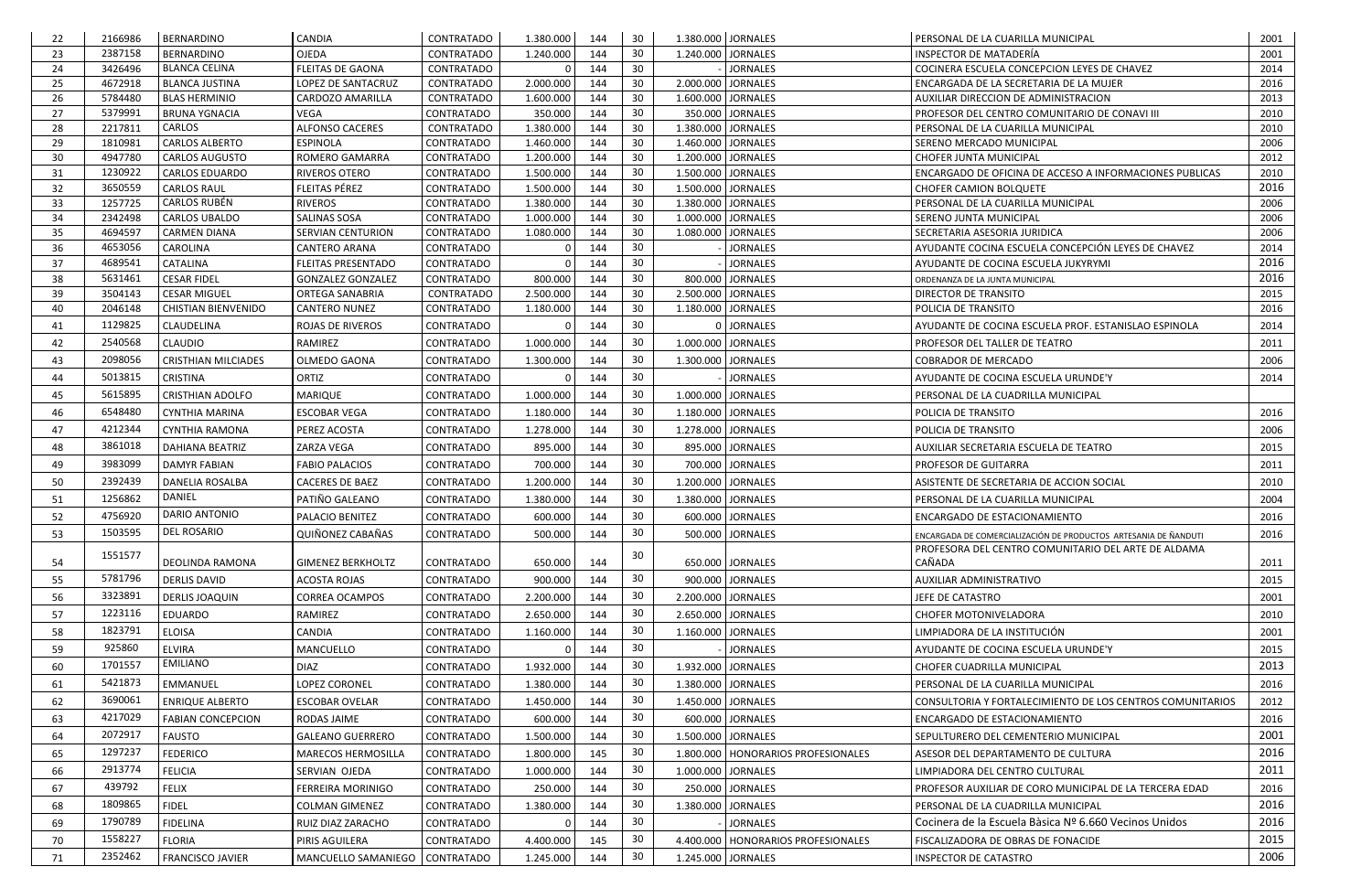| 72  | 3823511 | <b>FREDY GABRIEL</b>    | TRINIDAD GONZALEZ          | CONTRATADO        | 1.200.000 | 144 | 30              |                    | 1.200.000 JORNALES                 | NOTIFICADOR DE RECAUDACIONES                                      | 2012 |
|-----|---------|-------------------------|----------------------------|-------------------|-----------|-----|-----------------|--------------------|------------------------------------|-------------------------------------------------------------------|------|
| 73  | 1247968 | <b>GILBERTO</b>         | SARACHO OVELAR             | CONTRATADO        | 1.380.000 | 144 | 30              | 1.380.000 JORNALES |                                    | PERSONAL DE LA CUARILLA MUNICIPAL                                 | 2001 |
| 74  | 1888963 | GILL                    | ALFONSO JARA               | CONTRATADO        | 1.495.000 | 144 | 30              |                    | 1.495.000 JORNALES                 | VIGILANTE DEL LOCAL MUNICIPAL                                     | 2001 |
| 75  | 2091234 | <b>GLADIS</b>           | <b>GONZALEZ DE RAMIREZ</b> | CONTRATADO        |           | 144 | 30              |                    | <b>JORNALES</b>                    | AYUDANTE COCINA ESCUELA CONCEPCIÓN LEYES DE CHAVEZ                | 2014 |
| 76  | 3323239 | <b>GLADYS ESTELA</b>    | <b>ORTEGA DUARTE</b>       | CONTRATADO        | 1.200.000 | 144 | 30              |                    | 1.200.000 JORNALES                 | CONSEJERA DE CODENI                                               | 2012 |
| 77  | 4455573 | <b>GLADYS ZUNILDA</b>   | TOLEDO BENITEZ             | CONTRATADO        | 1.200.000 | 144 | 30              |                    | 1.200.000 JORNALES                 | <b>CONSEJERA DE CODENI</b>                                        | 2013 |
| 78  | 1252204 | <b>GLORIA ELIZABETH</b> | <b>ESPINOLA VERA</b>       | <b>CONTRATADO</b> | 750.000   | 145 | 30              |                    | 750.000   HONORARIOS PROFESIONALES | SERVICIOS DE INFORMATICA                                          | 2014 |
| 79  | 2392469 | <b>GLORIA ROSSANA</b>   | VELAZQUEZ G.               | CONTRATADO        |           | 144 | 30              |                    | <b>JORNALES</b>                    | <b>COCINERA ESCUELA JUKYRYMI</b>                                  | 2014 |
| 80  | 3750268 | <b>GRACIELA</b>         | VAZQUEZ MIÑO               | <b>CONTRATADO</b> |           | 144 | 30              |                    | <b>JORNALES</b>                    | COCINERA ESCUELA PROF. ESTANISLAO ESPINOLA                        | 2014 |
| 81  | 3819310 | <b>GRACIELA</b>         | PRESENTADO                 | CONTRATADO        |           | 144 | 30              |                    | <b>JORNALES</b>                    | AYUDANTE DE COCINA ESCUELA JUKYRYMI                               | 2014 |
| 82  | 1132395 | <b>GUSTAVO JAVIER</b>   | <b>CRECHI CORONEL</b>      | CONTRATADO        | 1.360.000 | 144 | 30              | 1.360.000 JORNALES |                                    | SERENO JUNTA MUNICIPAL                                            | 2006 |
| 83  | 2100335 | <b>HECTOR VIDAL</b>     | <b>MEDINA</b>              | CONTRATADO        | 1.380.000 | 144 | 30              | 1.380.000 JORNALES |                                    | PERSONAL DE LA CUARILLA MUNICIPAL                                 | 2016 |
| 84  | 327268  | <b>HEIDE EMILIA</b>     | ALDAMA CAÑETE              | CONTRATADO        | 2.200.000 | 144 | 30              |                    | 2.200.000 JORNALES                 | DIRECTORA DE CODENI                                               | 2006 |
| 85  | 4783445 | <b>HERNAN</b>           | <b>BAEZ GUERRERO</b>       | CONTRATADO        | 800.000   | 144 | 30              |                    | 800.000 JORNALES                   | PROFESOR DE GUITARRA                                              | 2012 |
| 86  | 5312526 | <b>HERNAN</b>           | <b>MERELES CARDOZO</b>     | CONTRATADO        | 1.380.000 | 144 | 30              | 1.380.000 JORNALES |                                    | PERSONAL DE LA CUARILLA MUNICIPAL                                 | 2016 |
| 87  | 818645  | <b>HIGINIO</b>          | <b>BRITOS BAREIRO</b>      | CONTRATADO        | 1.400.000 | 144 | 30              |                    | 1.400.000 JORNALES                 | AUXILIAR DE MERCADO MUNICIPAL                                     | 2006 |
| 88  | 4186782 | <b>HUGO FRANCISCO</b>   | <b>CABRERA ORTEGA</b>      | CONTRATADO        | 1.250.000 | 144 | 30              |                    | 1.250.000 JORNALES                 | PROFESOR DEL TALLER DE TEATRO                                     | 2012 |
| 89  | 4385687 | <b>HUGO JAVIER</b>      | ZORRILLA                   | <b>CONTRATADO</b> | 1.380.000 | 144 | 30              |                    | 1.380.000 JORNALES                 | PERSONAL DE LA CUARILLA MUNICIPAL                                 | 2006 |
| 90  | 7897024 | <b>ISAAC EMANUEL</b>    | <b>RIVEROS BRITEZ</b>      | CONTRATADO        | 500.000   | 144 | 30              |                    | 500.000 JORNALES                   | AYUDANTE DE VIGILANCIA DE LA PLAZA MARTIN DE BARUA                | 2016 |
| 91  | 781016  | <b>ISIDRO</b>           | RAMIREZ                    | CONTRATADO        | 1.380.000 | 144 | 30              |                    | 1.380.000 JORNALES                 | PERSONAL DE LA CUARILLA MUNICIPAL                                 | 2008 |
| 92  | 4633034 | <b>ISRAEL</b>           | <b>COLMAN RIQUELME</b>     | CONTRATADO        | 1.500.000 | 144 | 30              |                    | 1.500.000 JORNALES                 | <b>CHOFER DE CAMION VOLQUETE</b>                                  | 2012 |
| 93  | 5479144 | <b>JESSICA ANDREA</b>   | ALONSO ALMADA              | CONTRATADO        | 1.000.000 | 144 | 30              |                    | 1.000.000 JORNALES                 | SECRETARIA DEL DPTO. DE AGRICULTURA                               | 2006 |
| 94  | 5216443 | <b>JOB DANIEL</b>       | <b>BORDA RODRIGUEZ</b>     | CONTRATADO        | 1.410.000 | 144 | 30              |                    | 1.410.000 JORNALES                 | AUXILIAR DE ADMINISTRATIVO DE LA JUNTA MUNICIPAL                  | 2012 |
| 95  | 4257617 | JOSE DE LOS SANTOS      | <b>BELOTTO BRITEZ</b>      | <b>CONTRATADO</b> | 1.025.000 | 144 | 30              |                    | 1.025.000 JORNALES                 | SERENO MERCADO MUNICIPAL                                          | 2014 |
| 96  | 7127245 | <b>JOSÉ LUIS</b>        | <b>FRANCO LEGUIZAMON</b>   | CONTRATADO        | 800.000   | 144 | 30              |                    | 800.000 JORNALES                   | ORDENANZA DIRECCION DOC                                           | 2016 |
| 97  | 2928069 | <b>JOSÉ LUIS</b>        | <b>FERREIRA SALINAS</b>    | CONTRATADO        | 1.380.000 | 144 | 30              | 1.380.000 JORNALES |                                    | PERSONAL DE LA CUARILLA MUNICIPAL                                 | 2006 |
| 98  | 3709771 | <b>JOSÉ LUIS</b>        | <b>GONZALEZ BARBOTE</b>    | CONTRATADO        | 800.000   | 144 | 30              |                    | 800.000 JORNALES                   | AUXILIAR DE SECRETARIA DE DEPORTES                                | 2010 |
| 99  | 2498038 | <b>JOSEFINA</b>         | <b>GONZALEZ VERA</b>       | CONTRATADO        | 1.290.000 | 144 | 30              |                    | 1.290.000 JORNALES                 | SECRETARIA DE INTENDENCIA                                         | 2011 |
| 100 | 263419  | <b>JUAN</b>             | <b>BRITEZ RIVEROS</b>      | CONTRATADO        | 2.364.000 | 144 | 30 <sup>°</sup> |                    | 2.364.000 JORNALES                 | SECRETARIO DE DEPORTES                                            | 2006 |
| 101 | 4647534 | <b>JUAN GABRIEL</b>     | ZARATE GONZALEZ            | CONTRATADO        | 900.000   | 144 | 30              |                    | 900.000 JORNALES                   | ENCARGADO DE TELECENTRO                                           | 2010 |
| 102 | 4001309 | <b>JUAN MANUEL</b>      | <b>MONZON MEDINA</b>       | <b>CONTRATADO</b> | 1.500.000 | 144 | 30              |                    | 1.500.000 JORNALES                 | ENCARGADO DE LA SECRETARIA DE LA JUVENTUD                         | 2016 |
| 103 | 1666928 | <b>JUAN OBDULIO</b>     | <b>DIAZ</b>                | CONTRATADO        | 860.000   | 144 | 30              |                    | 860.000 JORNALES                   | PROFESOR DE GUITARRA                                              | 2010 |
| 104 | 4592890 | <b>JUAN RAMON</b>       | AMARILLA LEGUIZAMON        | CONTRATADO        | 1.500.000 | 144 | 30              |                    | 1.500.000 JORNALES                 | PERSONAL DE LA CUADRILLA MUNICIPAL                                | 2016 |
| 105 | 1528353 | <b>JULIO</b>            | <b>GAMARRA ROJAS</b>       | CONTRATADO        | 1.180.000 | 144 | 30              |                    | 1.180.000 JORNALES                 | POLICIA DE TRANSITO                                               | 2015 |
| 106 | 3252500 | KARINA ELIZABETH        | ACOSTA                     | CONTRATADO        |           | 144 | 30              |                    | <b>JORNALES</b>                    | AYUDANTE DE COCINA ESCUELA VECINOS UNIDOS                         | 2014 |
| 107 | 4812562 | <b>KATERINE ANDREA</b>  | SOLIS DEVACA               | CONTRATADO        | 3.300.000 | 141 | 30              | 3.300.000 TECNICO  |                                    | DIRECTORA DE PLANIFICACION Y DESARROLLO                           | 2015 |
| 108 | 3494710 | LAURA DIANA             | CABAÑAS DE BRITEZ          | CONTRATADO        | 1.620.000 | 144 | 30              |                    | 1.620.000 JORNALES                 | PSICOLOGA - CONMISIONADA COMO DIRECTORA DE SALUBRIDAD E HIGIENE   | 2004 |
| 109 | 2098883 | LAURA MARLENE           | OVANDO CAMPUZANO           | CONTRATADO        | 350.000   | 144 | 30              |                    | 350.000 JORNALES                   | PROFESORA DE CORO MUNICIPAL DE LA TERCERA EDAD                    | 2016 |
| 110 | 4544221 | <b>LEANDRO MANUEL</b>   | <b>GUERRERO RIVEROS</b>    | CONTRATADO        | 1.000.000 | 144 | 30              |                    | 1.000.000 JORNALES                 | PROFESOR DE GUITARRA                                              | 2016 |
| 111 | 1155965 | <b>LEONCIO</b>          | <b>MONTANIA GONZALEZ</b>   | CONTRATADO        | 1.200.000 | 144 | 30              |                    | 1.200.000 JORNALES                 | <b>SERENO MUNICIPAL</b>                                           | 2012 |
| 112 | 2387034 | LEOPOLDO                | <b>ESCOBAR</b>             | CONTRATADO        | 1.380.000 | 144 | 30              |                    | 1.380.000 JORNALES                 | PERSONAL DE LA CUARILLA MUNICIPAL                                 | 1979 |
| 113 | 5783062 | LEYDA FABIANA           | ESTIGARRIBIA GIMENEZ       | CONTRATADO        | 350.000   | 144 | 30              |                    | 350.000 JORNALES                   | PROFESOR DEL CENTRO COMUNITARIO DE CONAVI III                     | 2012 |
| 114 | 2098061 | LIDER ISAAC             | <b>VERA VEGA</b>           | CONTRATADO        | 1.460.000 | 144 | 30              |                    | 1.460.000 JORNALES                 | SERENO MERCADO MUNICIPAL                                          | 2006 |
| 115 | 2466636 | <b>LIZ ANDREA</b>       | <b>BENITEZ ISASI</b>       | CONTRATADO        | 750.000   | 144 | 30              |                    | 750.000 JORNALES                   | PROFESORA DE DECLAMACIÓN DE LA ESCUELA Y EL TALLER DE DECLAMACIÓN | 2012 |
| 116 | 3492615 | LUIS ALBERTO            | MENDEZ                     | CONTRATADO        | 1.200.000 | 144 | 30              |                    | 1.200.000 JORNALES                 | PERSONAL DE LA CUARILLA MUNICIPAL                                 | 2012 |
| 117 | 6036285 | LUZ ALELY               | <b>TORALES MENDEZ</b>      | CONTRATADO        | 1.000.000 | 144 | 30              |                    | 1.000.000 JORNALES                 | ASISTENTE DE LA DIRECCION DE ADMINISTRACION Y FINANZAS            | 2016 |
| 118 | 2162857 | <b>MARCIANO</b>         | YEGROS GONZALEZ            | CONTRATADO        | 1.400.000 | 144 | 30              |                    | 1.400.000 JORNALES                 | PERSONAL DE LA CUADRILLA MUNICIPAL                                | 2001 |
| 119 | 1519072 | <b>MARCOS</b>           | DIAZ SAMANIEGO             | CONTRATADO        | 1.500.000 | 144 | 30              |                    | 1.500.000 JORNALES                 | CHOFER DE CAMION VOLQUETE                                         | 2011 |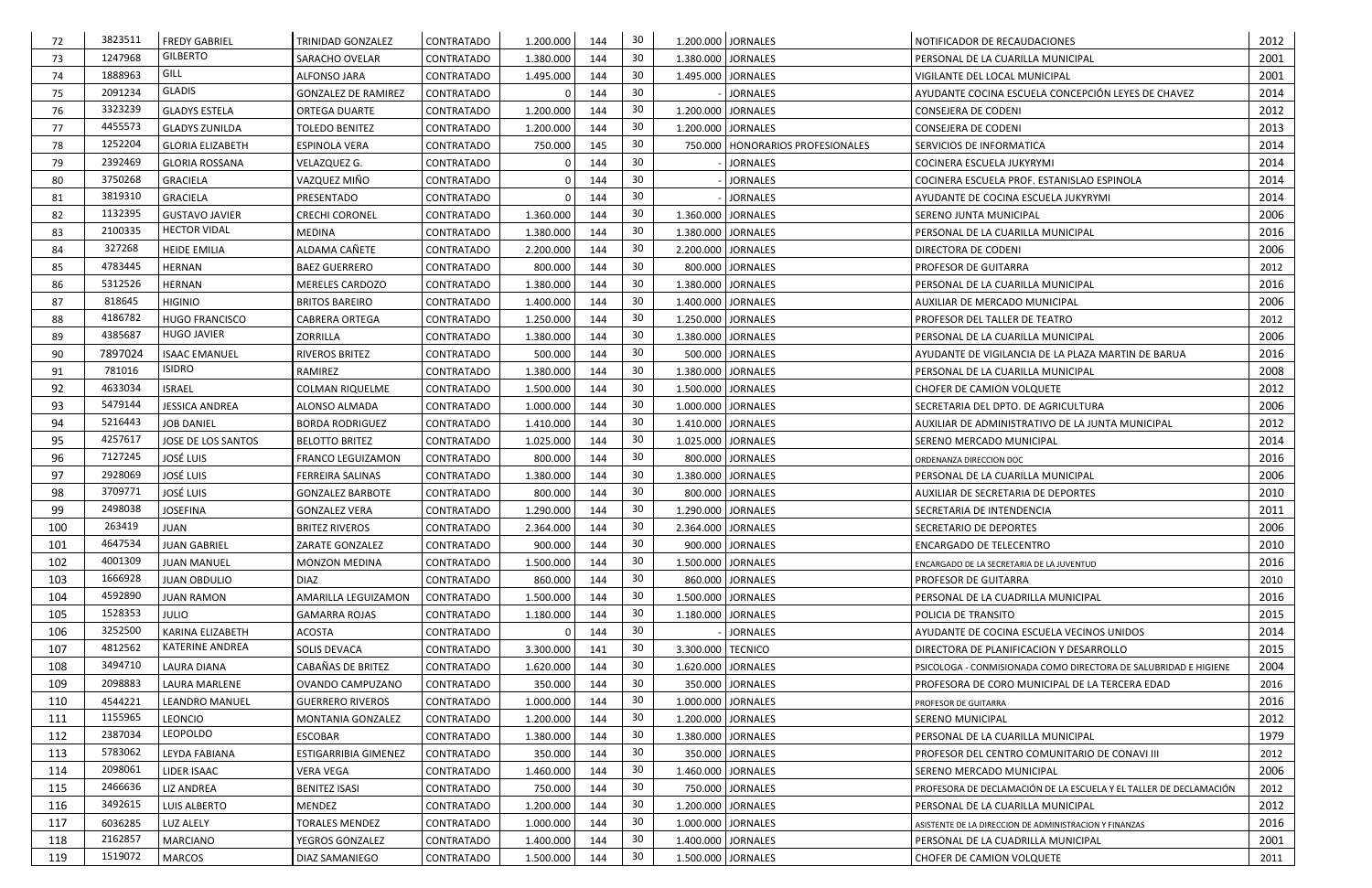| 120 | 2933473           | <b>MARCOS AURELIO</b>                   | <b>ACOSTA FIGUEREDO</b>            | CONTRATADO        | 1.800.000 | 144 | 30              |                   | 1.800.000 JORNALES                   | AYUDANTE PARA CAMION COMPACTADOR                                                                             | 2004 |
|-----|-------------------|-----------------------------------------|------------------------------------|-------------------|-----------|-----|-----------------|-------------------|--------------------------------------|--------------------------------------------------------------------------------------------------------------|------|
| 121 | 3204412           | <b>MARIA ANDREA</b>                     | <b>ACOSTA LEZCANO</b>              | <b>CONTRATADO</b> | 1.850.000 | 145 | 30              |                   | 1.850.000   HONORARIOS PROFESIONALES | NUTRICIONISTA - FONACIDE                                                                                     | 2010 |
| 122 | 2318833           | <b>MARIA ELENA</b>                      | ALCARAZ GOMEZ                      | CONTRATADO        | 970.000   | 144 | 30              |                   | 970.000 JORNALES                     | PROFESORA DE DANZA FOLCLORICA                                                                                | 2014 |
| 123 | 5540070           | <b>MARIA GISSEL</b>                     | PEÑA VERA                          | CONTRATADO        | 1.300.000 | 144 | 30              |                   | 1.300.000 JORNALES                   | AUXILIAR DE DIRECCIÓN DE CATASTRO                                                                            | 2013 |
| 124 | 1063743           | <b>MARIA GLORIA</b>                     | <b>CARDOZO DE MERELES</b>          | CONTRATADO        |           | 144 | 30              |                   | <b>JORNALES</b>                      | AYUDANTE DE COCINA ESCUELA LAUREANA VEGA                                                                     | 2014 |
| 125 | 1975588           | <b>MARIA INES</b>                       | ACOSTA DE CAMPUZANO                | <b>CONTRATADO</b> |           | 144 | 30              |                   | <b>JORNALES</b>                      | COCINERA ESCUELA LAUREANA VEGA                                                                               | 2014 |
| 126 | 2498036           | <b>MARIA LUISA</b>                      | <b>ROMERO</b>                      | CONTRATADO        | 1.000.000 | 144 | 30              |                   | 1.000.000 JORNALES                   | ENCARGADA DE BIBLIOTECA DEL CENTRO CULTURAL Y ARTESANAL                                                      | 2016 |
| 127 | 2284382           | <b>MARIA MAXIMA</b>                     | <b>GAONA FRANCO</b>                | CONTRATADO        |           | 144 | 30              |                   | <b>JORNALES</b>                      | COCINA ESCUELA MEDALLA MILAGROSA                                                                             | 2014 |
| 128 | 3331661           | MARÍA VICTORINA                         | CANTERO                            | CONTRATADO        | 1.380.000 | 144 | 30              |                   | 1.380.000 JORNALES                   | PERSONAL DE LA CUARILLA MUNICIPAL                                                                            | 2006 |
| 129 | 1848651           | <b>MARIO LUIS</b>                       | <b>ESCOBAR ROJAS</b>               | CONTRATADO        | 2.362.000 | 141 | 30              | 2.362.000 TECNICO |                                      | DIRECTOR DEL MERCADO MUNICIPAL                                                                               | 2012 |
| 130 | 3964042           | <b>MARTA ISABEL</b>                     | RAMIREZ BAEZ                       | CONTRATADO        | 1.200.000 | 144 | 30              |                   | 1.200.000 JORNALES                   | LIQUIDADORA DE IMPUESTOS                                                                                     | 2014 |
| 131 | 859252            | <b>MARTIN</b>                           | GONZALEZ                           | CONTRATADO        | 2.600.000 | 145 | 30              |                   | 2.600.000   HONORARIOS PROFESIONALES | ASESOR ECONOMICO DE LA JUNTA                                                                                 | 2006 |
| 132 | 1746262           | <b>MARTIN</b>                           | SANABRIA GONZALEZ                  | CONTRATADO        | 1.160.000 | 144 | 30              |                   | 1.160.000 JORNALES                   | PERSONAL DE LA CUARILLA MUNICIPAL                                                                            | 2006 |
| 133 | 3354855           | <b>MAXIMO DANIEL</b>                    | <b>ORTEGA AYALA</b>                | CONTRATADO        | 1.500.000 | 145 | 30              |                   | 1.500.000 JORNALES                   | AUXILIAR DEL DIRECCIÓN DE TRANSITO                                                                           | 2016 |
| 134 | 1026790           | MEDARDO SALUSTIANO                      | <b>BOGADO GONZALEZ</b>             | CONTRATADO        | 3.500.000 | 145 | 30              |                   | 3.500.000   HONORARIOS PROFESIONALES | ASESOR ECONÓMICO Y CONTADOR                                                                                  | 2007 |
| 135 | 1574567           | <b>MERCEDES</b>                         | <b>GONZALEZ RECALDE</b>            | CONTRATADO        | 1.380.000 | 144 | 30              |                   | 1.380.000 JORNALES                   | PERSONAL DE LA CUARILLA MUNICIPAL                                                                            | 2016 |
| 136 | 1754110           | <b>MERCEDES</b>                         | ALVAREZ                            | CONTRATADO        | 1.160.000 | 144 | 30              |                   | 1.160.000 JORNALES                   | LIMPIADORA DE LA INSTITUCIÓN                                                                                 | 2006 |
|     | 3799257           | MIGUEL ANGEL                            | AGÜERO                             | <b>CONTRATADO</b> | 1.100.000 | 144 | 30              | 1.100.000         | <b>JORNALES</b>                      | PROF.DE INTERPRETACION TEATRAL I Y CARACTERIZACION DE LA                                                     |      |
| 137 |                   |                                         |                                    |                   |           |     |                 |                   |                                      | <b>ESCUELA DE TEATRO</b>                                                                                     | 2016 |
| 138 | 6145621<br>619291 | MIGUEL ANGEL<br>MIGUEL ÁNGEL            | <b>ESPINOLA ARIAS</b>              | CONTRATADO        | 1.300.000 | 144 | 30              |                   | 1.300.000 JORNALES                   | AUXILIAR DE ADMINISTRACION Y FINANZAS                                                                        | 2010 |
| 139 | 3854793           |                                         | RODRÍGUEZ FERNANDEZ                | CONTRATADO        | 4.000.000 | 141 | 30              | 4.000.000 TECNICO |                                      | DIRECTOR DE RECAUDACIÓN                                                                                      | 2012 |
| 140 | 2046954           | MILNER RODRIGO                          | FRANCO ALEMAN                      | CONTRATADO        | 1.100.000 | 144 | 30              |                   | 1.100.000 JORNALES                   | CHOFER DE DIRECCIÓN DE OBRAS                                                                                 | 2011 |
| 141 | 2943206           | <b>MIRIAN ELISA</b>                     | <b>CHAVEZ DE CORONEL</b>           | CONTRATADO        | 1.300.000 | 144 | 30              |                   | 1.300.000 JORNALES                   | COBRADORA DE MERCADO                                                                                         | 2009 |
| 142 | 2122790           | <b>MIRTHA</b><br><b>MIRYAN</b>          | <b>INSFRAN</b>                     | CONTRATADO        | 1.300.000 | 144 | 30              |                   | 1.300.000 JORNALES                   | LIMPIADORA JUNTA MUNICIPAL                                                                                   | 2001 |
| 143 |                   |                                         | ARZAMENDIA                         | CONTRATADO        | 1.380.000 | 144 | 30              |                   | 1.380.000 JORNALES                   | PERSONAL DE LA CUARILLA MUNICIPAL                                                                            | 2001 |
| 144 | 3843865           | <b>NATALIA BEATRIZ</b><br>NATALIA NOEMI | <b>VERA AYALA</b>                  | CONTRATADO        | 200.000   | 144 | 30              |                   | 200.000 JORNALES                     | ENCARGADA DE BIBLIOTECA DEL CENTRO CULTURAL                                                                  | 2010 |
| 145 | 3228515           | NICASIO DEL PILAR                       | CÁCERES GAONA                      | CONTRATADO        | 1.650.000 | 145 | 30              |                   | 1.650.000   HONORARIOS PROFESIONALES | NUTRICIONISTA - FONACIDE                                                                                     | 2014 |
| 146 | 1432314           |                                         | <b>OVIEDO</b>                      | <b>CONTRATADO</b> | 1.380.000 | 144 | 30              |                   | 1.380.000 JORNALES                   | PERSONAL DE LA CUARILLA MUNICIPAL                                                                            | 2012 |
| 147 | 569379            | <b>NIDIA</b>                            | SANABRIA DE SANTANDER   CONTRATADO |                   | 960.000   | 144 | 30              |                   | 960.000 JORNALES                     | PROFESORA DE LITERATUTA DE LA ESCUELA DE DECLAMACIÓN                                                         | 2001 |
| 148 | 928582            | NIDIA EULOGIA                           | ACOSTA DE PEREZ                    | <b>CONTRATADO</b> | 1.160.000 | 144 | 30              |                   | 1.160.000 JORNALES                   | LIMPIADORA DE LA INSTITUCIÓN                                                                                 | 2006 |
| 149 | 3516113           | NIDIA RAQUEL                            | <b>MEZA ROBLES</b>                 | CONTRATADO        |           | 144 | 30              |                   | <b>JORNALES</b>                      | AYUDANTE COCINA ESCUELA CONCEPCIÓN LEYES DE CHAVEZ                                                           | 2014 |
| 150 | 4132772           | NÍNIVE MARIA                            | ARCE CHAMORRO                      | CONTRATADO        | 970.000   | 144 | 30              |                   | 970.000 JORNALES                     | PROFESORA DE DANZA JAZZ                                                                                      | 2010 |
| 151 | 3448169           | NOELIA ISIDORA                          | SALINAS CABAÑAS                    | CONTRATADO        | 1.180.000 | 144 | 30              |                   | 1.180.000 JORNALES                   | <b>RECEPCIONISTA</b>                                                                                         | 2004 |
| 152 | 3303069           | <b>NORMA BEATRIZ</b>                    | PEREZ RUIZ                         | CONTRATADO        |           | 144 | 30              |                   | <b>JORNALES</b>                      | COCINERA ESCUELA URUNDE'Y                                                                                    | 2014 |
| 154 | 1796682           | <b>OSCAR</b>                            | LEGUIZAMÓN OVELAR                  | <b>CONTRATADO</b> | 2.000.000 | 144 | 30              |                   | 2.000.000 JORNALES                   | PERSONAL DE LA CUADRILLA MUNICIPAL                                                                           | 2016 |
| 155 | 4218576           | OSCAR ASUNCIÓN<br>PABLO                 | RODRIGUEZ ORTIZ                    | CONTRATADO        | 1.800.000 | 144 | 30              |                   | 1.800.000 JORNALES                   | ENCARGADO DE MANTENIMIENTO Y REPARACIONES DE REP. MUNIC                                                      | 2016 |
| 156 | 1245050           |                                         | <b>ROA</b>                         | CONTRATADO        | 1.500.000 | 144 | 30              |                   | 1.500.000 JORNALES                   | ENCARGADO DE ADMINISTRACIÓN DEL MERCADO MUNICIPAL                                                            | 2016 |
| 157 | 1697871           | PAOLA                                   | <b>ROJAS</b>                       | <b>CONTRATADO</b> | 1.035.000 | 144 | 30              |                   | 1.035.000 JORNALES                   | PROFESORA DE DECLAMACIÓN DE LA ESCUELA DE DECLAMACIÓN<br>PROFESORA DEL CENTRO COMUNITARIO DEL ARTE DE ALDAMA | 2010 |
| 158 | 3974912           | PAOLA ASUNCIÓN                          | ZARZA VEGA                         | CONTRATADO        | 350.000   | 144 | 30              |                   | 350.000 JORNALES                     | CAÑADA                                                                                                       | 2012 |
| 159 | 2687202           | PEDRO                                   | <b>BAEZ OLMEDO</b>                 | CONTRATADO        | 1.080.000 | 144 | 30              |                   | 1.080.000 JORNALES                   | AUXILIAR DE INTENDENCIA                                                                                      | 2004 |
| 160 | 4580207           | PEDRO INOCENCIO                         | ROMERO BRITEZ                      | CONTRATADO        | 2.500.000 | 144 | 30              |                   | 2.500.000 JORNALES                   | ENCARGADO DEL DEPARTAMENTO DE ASEO URBANO                                                                    | 2015 |
| 161 | 1489727           | <b>PORFIRIA</b>                         | LÓPEZ DE MORENO                    | CONTRATADO        | 1.180.000 | 144 | 30              |                   | 1.180.000 JORNALES                   | LIMPIADORA DE LA INSTITUCIÓN                                                                                 | 2007 |
| 162 | 713751            | PORFIRIO SAMUEL                         | <b>CACERES REINOZZO</b>            | CONTRATADO        | 600.000   | 144 | 30              |                   | 600.000 JORNALES                     | <b>SERENO DE CAPEDI</b>                                                                                      | 2004 |
| 163 | 2315455           | RAFAELA                                 | <b>BARBOTTE DE YEGROS</b>          | <b>CONTRATADO</b> | 1.500.000 | 144 | 30              |                   | 1.500.000 JORNALES                   | ASISTENDE DE LA SECRETARIA DE LA MUJER                                                                       | 2016 |
| 164 | 1771781           | RAMON                                   | <b>BENITEZ ESCOBAR</b>             | CONTRATADO        | 1.278.000 | 144 | 30              |                   | 1.278.000 JORNALES                   | POLICIA DE TRANSITO                                                                                          | 2001 |
| 165 | 1713845           | RAMON ARTEMIO                           | ALDAMA CENTURIÓN                   | <b>CONTRATADO</b> | 3.900.000 | 145 | 30              |                   | 3.900.000   HONORARIOS PROFESIONALES | JEFE DE GABINETE                                                                                             | 2014 |
| 166 | 1898186           | <b>RAMONA</b>                           | ORTIZ OJEDA                        | <b>CONTRATADO</b> | 2.362.070 | 144 | 30              |                   | 2.362.070 JORNALES                   | ENCARGADA DE SECRETARIA DE ACCION SOCIAL                                                                     | 2010 |
| 167 | 1667958           | REGIS                                   | CABAÑAS RIVEROS                    | CONTRATADO        | 1.200.000 | 144 | 30 <sup>°</sup> |                   | 1.200.000 JORNALES                   | SERENO CICLOVIA MUNICIPAL                                                                                    | 2014 |
|     |                   |                                         |                                    |                   |           |     |                 |                   |                                      |                                                                                                              |      |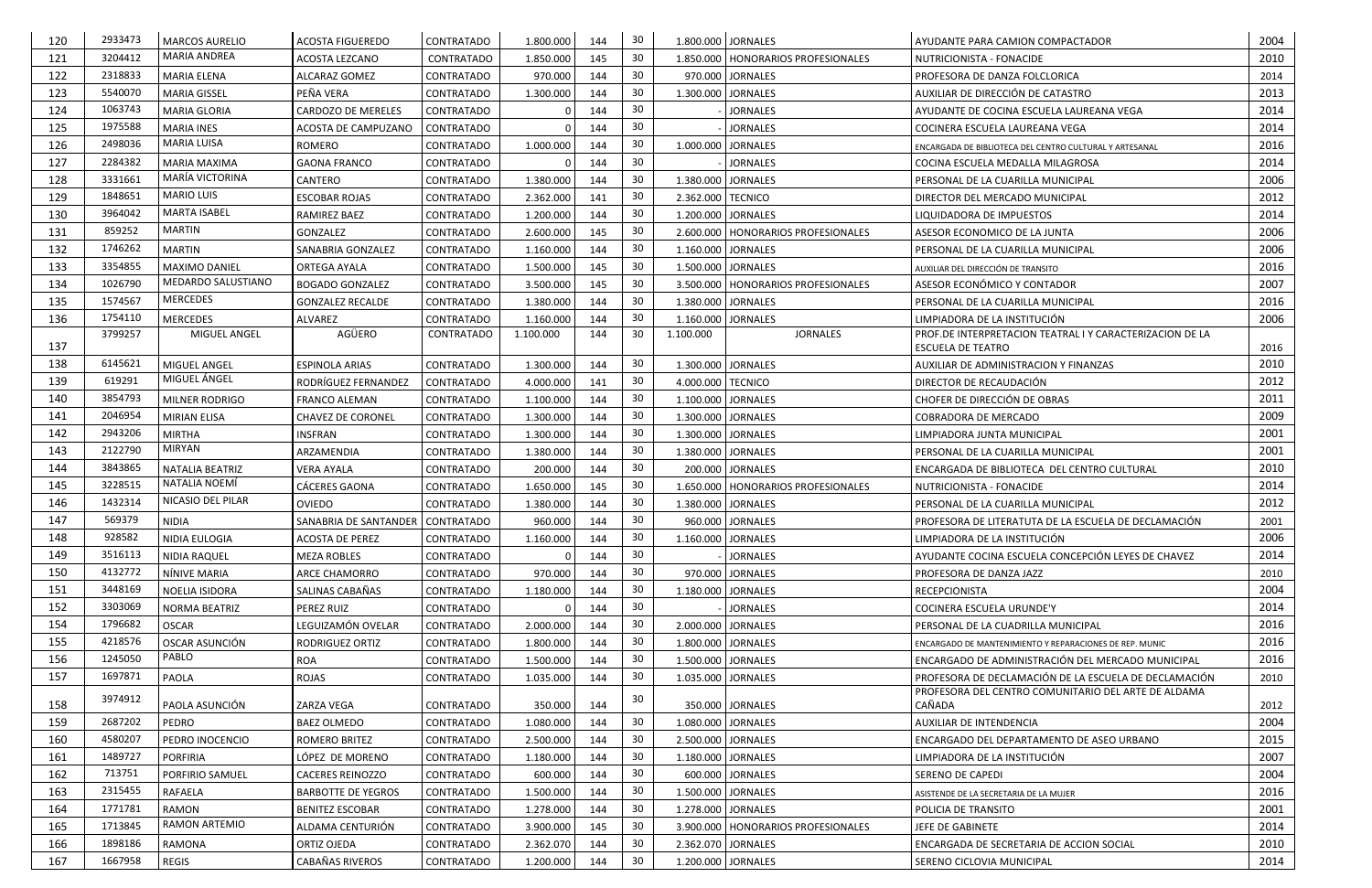LEY N° 5189/14

"QUE ESTABLECE LA OBLIGATORIEDAD DE LA PROVISIÓN DE INFORMACIONES EN EL USO DE LOS RECURSOS PÚBLICOS SOBRE REMUNERACIONES Y OTRAS RETRIBUCIONES ASIGNADAS AL SERVIDOR PÚBLICO DE LA REPÚBLICA DEL PARAGUAY"

**OEE: 30 176 MUNICIPALIDAD DE ITAUGUA**

## **LISTADO DE FUNCIONARIOS COMISIONADOS**

|                                                                                                                                                     | <b>MES DEL INFORME: DICIEMBRE/2016</b>                                   |                              |                       |                    |                     |            |                               |                                 |                                                  |                         |                          |  |  |  |  |
|-----------------------------------------------------------------------------------------------------------------------------------------------------|--------------------------------------------------------------------------|------------------------------|-----------------------|--------------------|---------------------|------------|-------------------------------|---------------------------------|--------------------------------------------------|-------------------------|--------------------------|--|--|--|--|
|                                                                                                                                                     | Cédula                                                                   | <b>Nombres</b>               | <b>Apellidos</b>      | <b>Estado</b>      | Objeto de Gasto     |            | <b>Monto</b><br>Presupuestado | <b>Entidad Destino / Origen</b> | Cargo o Función Real que cumple                  | Fecha de Inicio         | Fecha de<br>Finalización |  |  |  |  |
|                                                                                                                                                     | I. FUNCIONARIOS COMISIONADOS EN OTRAS INSTITUCIONES - ARTICULO 3° inc g) |                              |                       |                    |                     |            |                               |                                 |                                                  |                         |                          |  |  |  |  |
| 348.903 ALEX VLADIMIR<br>27/07/2016 31/12/2016<br>0 CONATEL<br>ASISTENTE DE LA SECRETARIA DE DEPORTES<br>30<br><b>GRANADA ALMADA</b><br>COMISIONADO |                                                                          |                              |                       |                    |                     |            |                               |                                 |                                                  |                         |                          |  |  |  |  |
|                                                                                                                                                     | 1.287.490 DEFINA                                                         |                              | SANABRIA SILVA        | COMISIONADO        |                     |            |                               | 0 GOBERNACION CENTRAL           | COORDINADORA DE AREAS SOCIALES Y ADMINISTRATIVAS | $01/03/2016$ 31/12/2016 |                          |  |  |  |  |
|                                                                                                                                                     |                                                                          | 3.597.589   DENNIS FELICIANO | <b>RAMOS RODAS</b>    | COMISIONADO        |                     |            |                               | 0 SNPP                          | ASISTENTE DIRECCION DE CATASTRO                  | 20/07/2016 31/12/2016   |                          |  |  |  |  |
|                                                                                                                                                     | 1.227.539                                                                |                              |                       |                    |                     |            |                               |                                 | ENCARGADO DE PROTOCOLO DE LA DIRECCION DE        |                         |                          |  |  |  |  |
|                                                                                                                                                     |                                                                          | <b>JUAN ANGEL</b>            | <b>ALVAREZ ROLON</b>  | <b>COMISIONADO</b> |                     | 30         |                               | 0   FACULTAD DE FILOSOFIA UNA   | <b>CULTURA</b>                                   | 22/07/2016 31/12/2016   |                          |  |  |  |  |
|                                                                                                                                                     |                                                                          | 4.898.410 JULIA FIDELINA     | <b>CANTERO PATIÑO</b> | COMISIONADO        |                     | -30        |                               | 0 JUSTICIA ELECTORAL            | SECRETARIA INTENDENCIA                           | 02/01/2016 31/12/2016   |                          |  |  |  |  |
|                                                                                                                                                     |                                                                          | 2.265.235 LILIAN JOSEFINA    | <b>FLORENTÍN</b>      | COMISIONADO        | <b>BONIFICACION</b> | <b>130</b> |                               | 1.800.000 MINISTERIO DE SALUD   | <b>DIRECTORA DOC</b>                             | 02/01/2016 31/12/2016   |                          |  |  |  |  |

| 168 | 4387304 | <b>ROBERT DAMIR</b>   | <b>JARA MARECOS</b>       | <b>CONTRATADO</b>  | 700.000     | 144 | 30 |                    | 700.000 JORNALES     | PROFESOR DE GUITARRA                                          | 2013 |
|-----|---------|-----------------------|---------------------------|--------------------|-------------|-----|----|--------------------|----------------------|---------------------------------------------------------------|------|
| 167 | 4752535 | <b>ROBERTO</b>        | <b>FIGUEREDO</b>          | CONTRATADO         | 2.200.000   | 144 | 30 |                    | 2.200.000 JORNALES   | <b>CHOFER CAMION COMPACTADOR</b>                              | 2011 |
| 168 | 4186368 | ROBERTO RAMON         | <b>GONZALEZ ROMAN</b>     | <b>CONTRATADO</b>  | 500.000     | 144 | 30 |                    | 500.000 JORNALES     | PROFESOROR DE TEORIA TEATRAL DE LA ESCUELA DE TEATRO          | 2011 |
| 170 | 4227809 | ROLANDO ENMANUEL      | MANCUELLO MEDINA          | <b>CONTRATADO</b>  | 4.400.000   | 141 | 30 |                    | 4.400.000 TECNICO    | <b>DIRECTOR DE OBRAS</b>                                      | 2015 |
| 171 | 4981501 | ROMINA                | <b>FLORENTIN MEDINA</b>   | CONTRATADO         | 1.150.000   | 144 | 30 |                    | 1.150.000 JORNALES   | SECRETARIA DE LA JUNTA MUNICIPAL                              | 2011 |
| 172 | 5383779 | RONALD ALEXIS         | <b>TANASIO MEZA</b>       | <b>CONTRATADO</b>  | 1.000.000   | 144 | 30 |                    | 1.000.000 JORNALES   | <b>AUXILIAR DE UOC</b>                                        | 2008 |
| 173 | 3331686 | <b>RONNY EMILIO</b>   | AMARILLA RIVEROS          | <b>CONTRATADO</b>  | 1.500.000   | 144 | 30 |                    | 1.500.000 JORNALES   | <b>CHOFER DE TRACTOR AGRICOLA</b>                             | 2011 |
| 174 | 5239090 | ROSANA ELIZABETH      | SANCHEZ ESPINOZA          | <b>CONTRATADO</b>  | 400.000     | 144 | 30 |                    | 400.000 JORNALES     | CONTRATO DE APRENDISAJE EN LA DIRECCIÓN DE OBRAS              | 2016 |
| 175 | 6093623 | ROSSANA               | <b>ISASI LOPEZ</b>        | <b>CONTRATADO</b>  | 1.000.000   | 144 | 30 |                    | 1.000.000 JORNALES   | GUIA MUSEO PARROQUIAL VIRGEN DEL ROSARIO                      | 2016 |
| 176 | 5383925 | <b>RUTH MARIZA</b>    | <b>TORRES GOMEZ</b>       | CONTRATADO         | 350.000     | 144 | 30 |                    | 350.000 JORNALES     | PROFESORA AUXILIAR DE DANZA FOLCLORICA                        | 2013 |
| 177 | 1961195 | SANTIAGO              | <b>ESCOBAR PRESENTADO</b> | CONTRATADO         | 1.160.000   | 144 | 30 |                    | 1.160.000 JORNALES   | <b>SERENO MUNICIPAL</b>                                       | 1985 |
| 178 | 1282634 | SANTOS                | <b>ROJAS ORTEGA</b>       | CONTRATADO         | 1.080.000   | 144 | 30 | 1.080.000 JORNALES |                      | SERENO MUNICIPAL (ESCUELA YBYRATY)                            | 2006 |
| 179 | 1782363 | SOLEDAD               | <b>AYALA</b>              | <b>CONTRATADO</b>  | 1.000.000   | 144 | 30 |                    | 1.000.000 JORNALES   | LABORATORIO DE ARTE INTEGRADO DE CINE DE LA ESCUELA DE TEATRO | 2016 |
| 180 | 3493490 | <b>TOMAS</b>          | <b>MORINIGO</b>           | CONTRATADO         | 1.800.000   | 144 | 30 |                    | 1.800.000 JORNALES   | AYUDANTE CAMION COMPACTADOR                                   | 2010 |
| 181 | 2180662 | VALENTIN              | <b>ESCOBAR PIRIS</b>      | CONTRATADO         | 1.200.000   | 144 | 30 |                    | 1.200.000 JORNALES   | PERSONAL DE LA CUARILLA MUNICIPAL                             | 2012 |
| 182 | 2082599 | <b>VICTOR ARMANDO</b> | <b>COLMAN ROJAS</b>       | CONTRATADO         | 1.400.000   | 144 | 30 |                    | 1.400.000   JORNALES | SERENO DEL CENTRO CULTURAL                                    | 2006 |
| 183 | 998955  | VICTOR ESTEBAN RAMON  | <b>GAONA SERVIN</b>       | <b>CONTRATADO</b>  | 1.400.000   | 144 | 30 |                    | 1.400.000 JORNALES   | AUXILIAR DE ADMINISTRACION Y FINANZAS                         | 2014 |
| 184 | 696705  | <b>VICTOR RAMON</b>   | <b>FERNANDEZ FRIZZOTI</b> | <b>CONTRATADO</b>  | 1.278.000   | 144 | 30 |                    | 1.278.000   JORNALES | POLICIA DE TRANSITO                                           | 2001 |
| 185 | 1501251 | <b>VIRGINIO</b>       | <b>MEDINA</b>             | CONTRATADO         | 1.495.000   | 144 | 30 |                    | 1.495.000 JORNALES   | <b>SERENO MUNICIPAL</b>                                       | 2001 |
| 186 | 1992919 | <b>WILBERTO</b>       | <b>FLORENTIN</b>          | CONTRATADO         | 1.380.000   | 144 | 30 |                    | 1.380.000 JORNALES   | PERSONAL DE LA CUARILLA MUNICIPAL                             | 2016 |
| 187 | 4332083 | <b>WILSON</b>         | PEREZ YEGROS              | CONTRATADO         | 1.180.000   | 144 | 30 |                    | 1.180.000 JORNALES   | POLICIA DE TRANSITO                                           | 2016 |
| 188 | 5628204 | <b>WILSON FABIAN</b>  | GONZALEZ                  | <b>CONTRATADO</b>  | 1.380.000   | 144 | 30 |                    | 1.380.000 JORNALES   | PERSONAL DE LA CUARILLA MUNICIPAL                             | 2009 |
| 189 | 4132760 | YANINA ALEJANDRA      | ARCE CHAMORRO             | <b>CONTRATADO</b>  | 350.000     | 144 | 30 |                    | 350.000 JORNALES     | PROFESORA AUXILIAR DE DANZA JAZZ                              | 2015 |
| 190 | 2369845 | ZUNILDA               | LEGUIZAMÓN ESTECHE        | CONTRATADO         | 1.500.000   | 144 | 30 |                    | 1.500.000 JORNALES   | PROFESORA DE DICCIÓN Y DECLAMACIÓN DE LA ESCUELA DE TEATRO    | 1997 |
|     |         |                       |                           | <b>CONTRATADOS</b> | 236.794.070 |     |    |                    |                      |                                                               |      |
|     |         |                       |                           | <b>PERMANENTES</b> | 196.892.390 |     |    |                    |                      |                                                               |      |

**PERMANENTES** 196.892.390 **COMISIONADOS I** 1.800.000 **COMISIONADOS E** 2.660.000 **438.146.460**